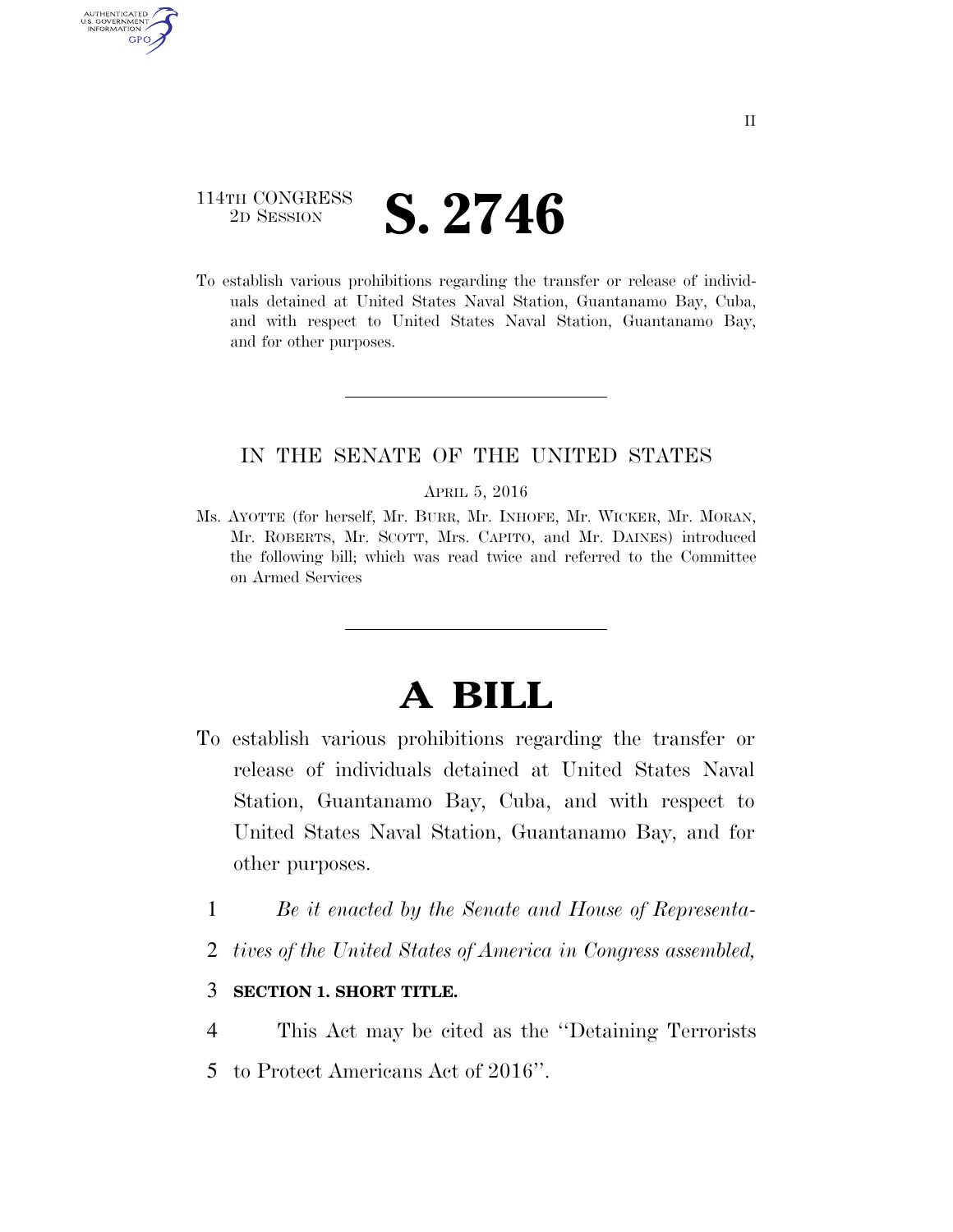| 1              | SEC. 2. PROHIBITION ON USE OF FUNDS FOR TRANSFER OR                               |
|----------------|-----------------------------------------------------------------------------------|
| $\overline{2}$ | RELEASE OF INDIVIDUALS DETAINED AT                                                |
| 3              | UNITED STATES NAVAL STATION, GUANTA-                                              |
| $\overline{4}$ | NAMO BAY, CUBA, TO THE UNITED STATES.                                             |
| 5              | No amounts authorized to be appropriated or other-                                |
| 6              | wise made available may be used to transfer, release, or                          |
| 7              | assist in the transfer or release to or within the United                         |
| 8              | States, its territories, or possessions of Khalid Sheikh Mo-                      |
| 9              | hammed or any other detainee who—                                                 |
| 10             | (1) is not a United States citizen or a member                                    |
| 11             | of the Armed Forces of the United States; and                                     |
| 12             | $(2)$ is or was held on or after January 20,                                      |
| 13             | 2009, at United States Naval Station, Guantanamo                                  |
| 14             | Bay, Cuba, by the Department of Defense.                                          |
| 15             | SEC. 3. PROHIBITION ON USE OF FUNDS TO CONSTRUCT                                  |
| 16             | <b>MODIFY</b><br><b>FACILITIES IN</b><br><b>OR</b><br><b>THE</b><br><b>UNITED</b> |
| 17             | <b>STATES</b><br><b>TO</b><br><b>HOUSE</b><br><b>DETAINEES</b><br><b>TRANS-</b>   |
| 18             | FERRED FROM UNITED STATES NAVAL STA-                                              |
| 19             | TION, GUANTANAMO BAY, CUBA.                                                       |
| 20             | (a) IN GENERAL.—No amounts authorized to be ap-                                   |
| 21             | propriated or otherwise made available may be used to                             |
| 22             | construct or modify any facility in the United States, its                        |
| 23             | territories, or possessions to house any individual detained                      |
| 24             | at Guantanamo for the purposes of detention or imprison-                          |
| 25             | ment in the custody or under the control of the Depart-                           |
| 26             | ment of Defense unless expressly authorized by an Act of                          |
|                | •S 2746 IS                                                                        |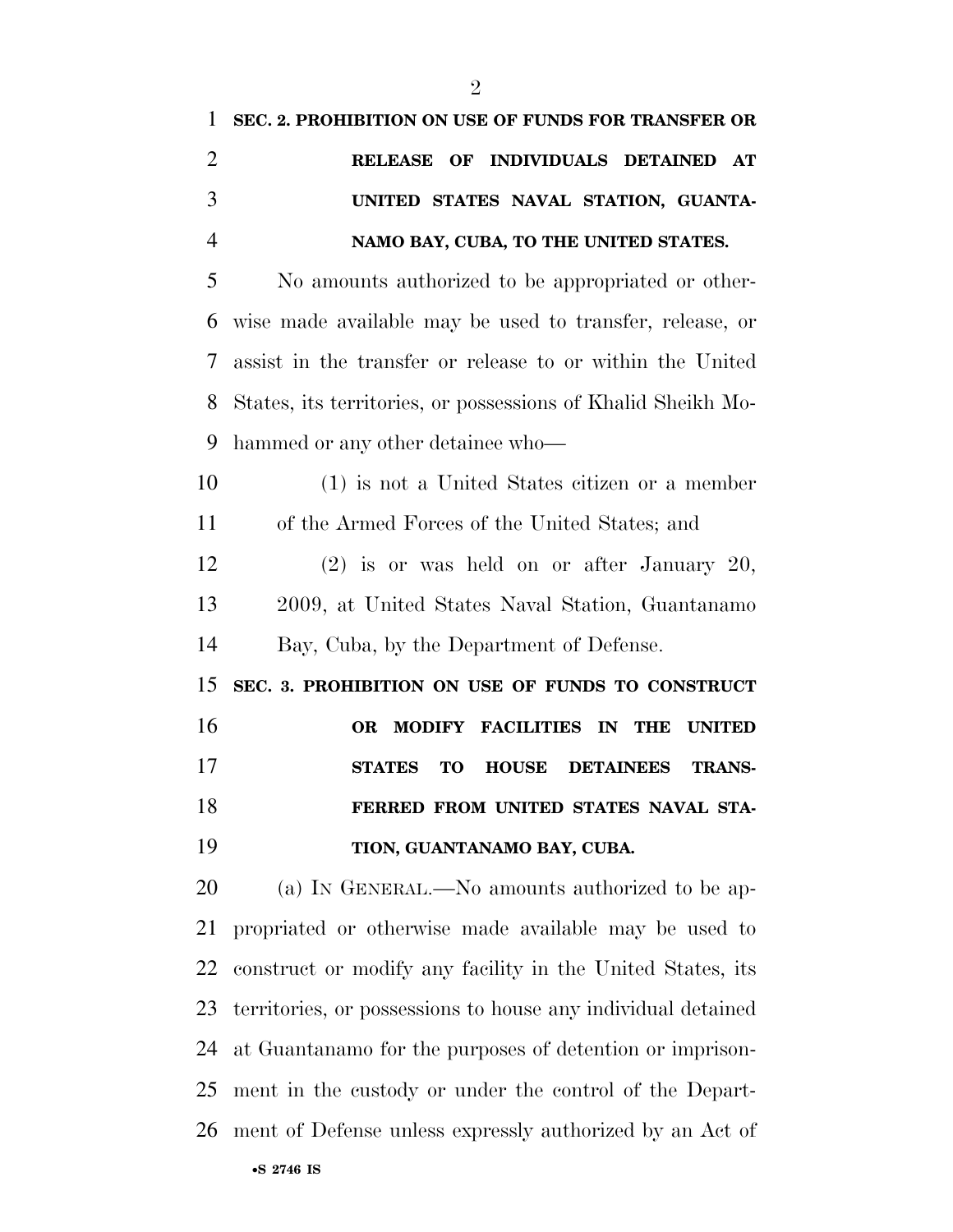Congress enacted after the date of the enactment of this Act.

 (b) EXCEPTION.—The prohibition in subsection (a) shall not apply to any modification of facilities at United States Naval Station, Guantanamo Bay, Cuba.

 (c) INDIVIDUAL DETAINED AT GUANTANAMO DE- FINED.—In this section, the term ''individual detained at Guantanamo'' means any individual located at United States Naval Station, Guantanamo Bay, Cuba, as of Octo-ber 1, 2009, who—

 (1) is not a citizen of the United States or a member of the Armed Forces of the United States; and

14 (2) is—

 (A) in the custody or under the control of the Department of Defense; or

 (B) otherwise under detention at United States Naval Station, Guantanamo Bay, Cuba. **SEC. 4. SUSPENSION OF USE OF FUNDS TO TRANSFER OR RELEASE INDIVIDUALS DETAINED AT UNITED STATES NAVAL STATION, GUANTANAMO BAY, CUBA, TO FOREIGN COUNTRIES OR ENTITIES.**  (a) IN GENERAL.—Notwithstanding section 1034 of the National Defense Authorization Act for Fiscal Year

2016 (Public Law 114–92; 129 Stat. 969; 10 U.S.C. 801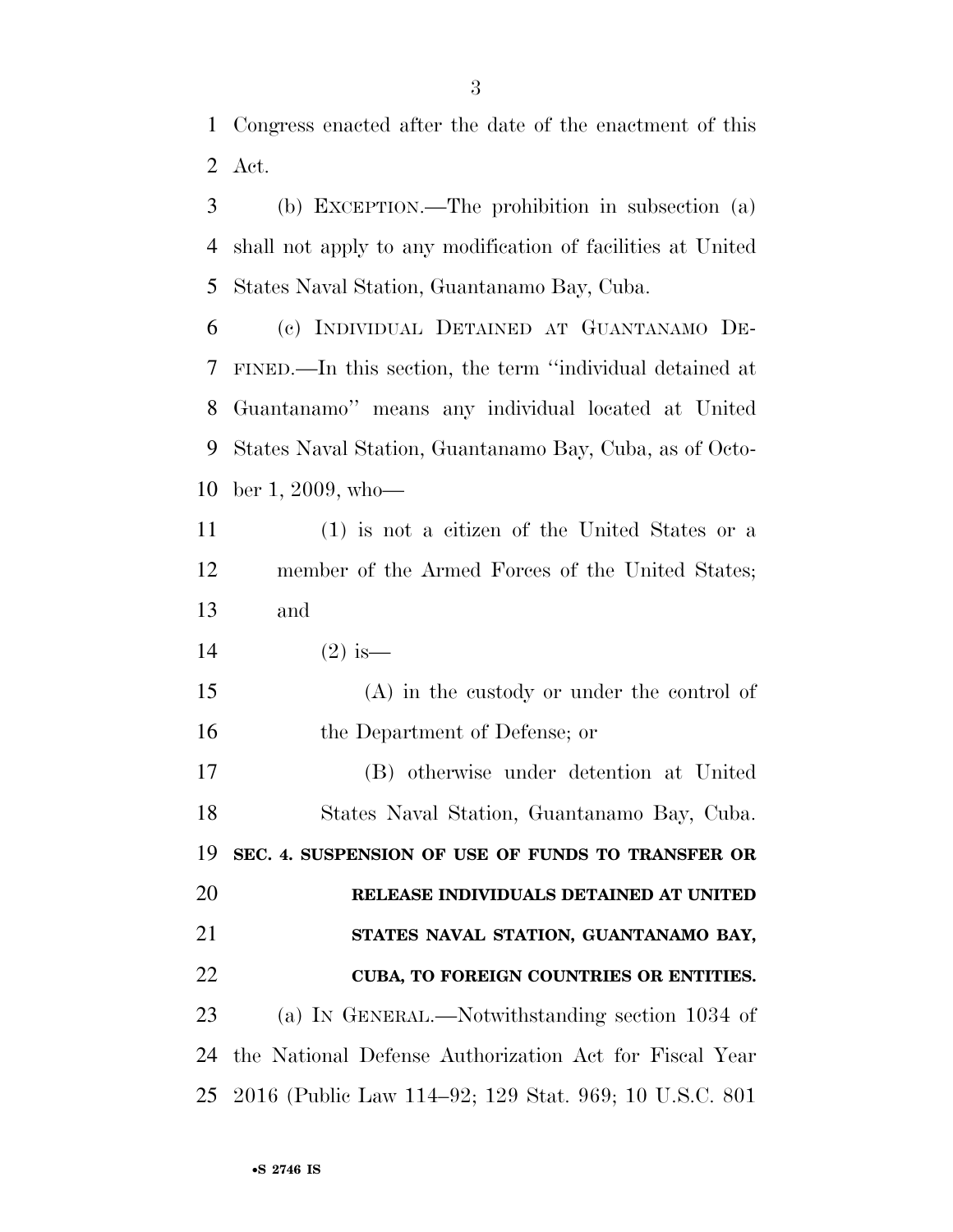note), no amounts authorized to be appropriated or other- wise made available may be used, during the period begin- ning on the date of the enactment of this Act and ending on September 30, 2017, to transfer, release, or assist in the transfer or release of an individual detained at Guan- tanamo to any foreign country or foreign entity unless ex- pressly authorized by an Act of Congress enacted after the date of the enactment of this Act.

 (b) INDIVIDUAL DETAINED AT GUANTANAMO DE- FINED.—In this section, the term ''individual detained at Guantanamo'' means any individual located at United States Naval Station, Guantanamo Bay, Cuba, as of Octo-ber 1, 2009, who—

 (1) is not a citizen of the United States or a member of the Armed Forces of the United States; and

17  $(2)$  is—

 (A) in the custody or under the control of the Department of Defense; or

 (B) otherwise under detention at United States Naval Station, Guantanamo Bay, Cuba.